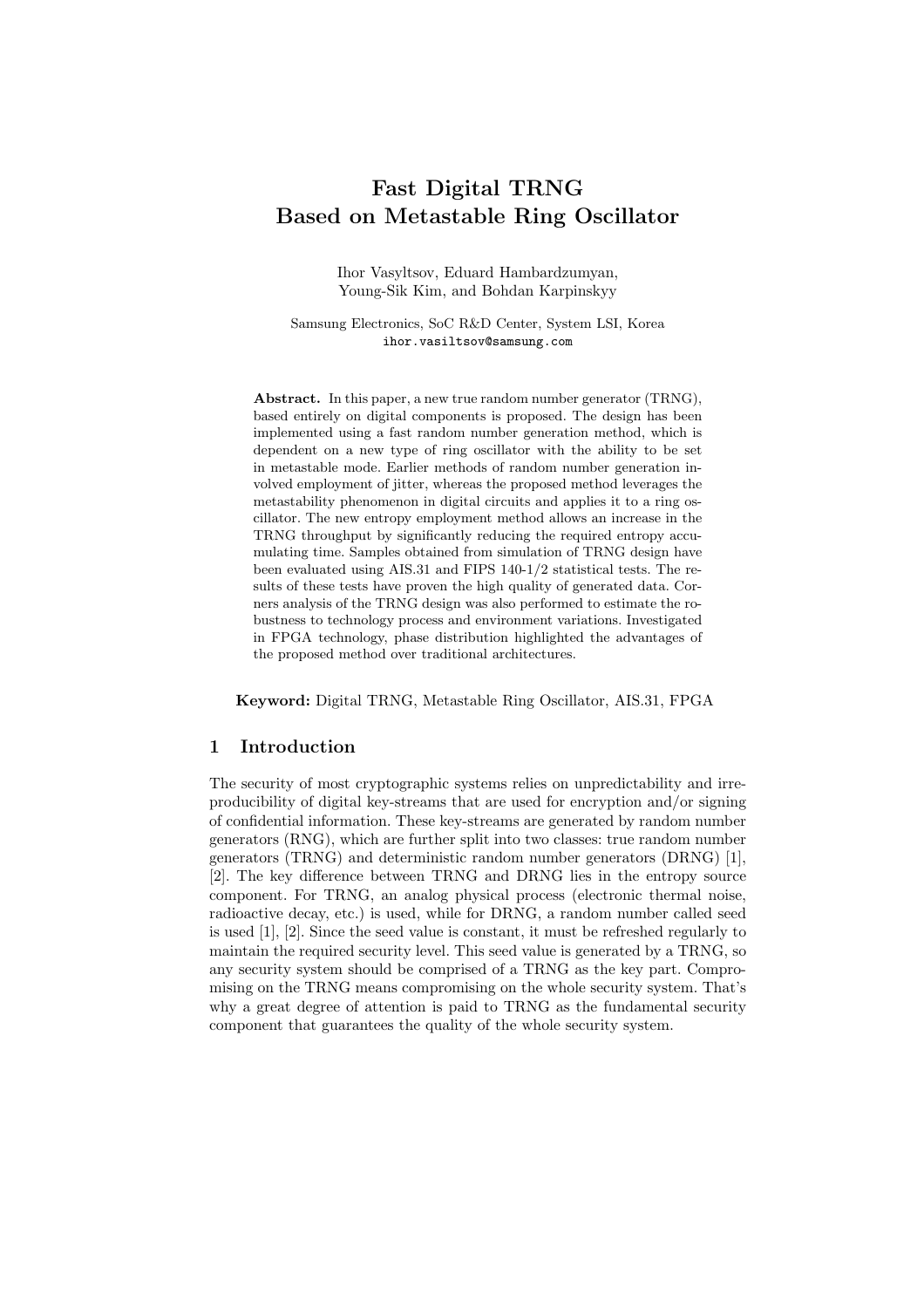In this paper, we introduced a TRNG based entirely on digital designs. For this purpose, a new type of ring oscillator was created. To validate the theoretical background of the proposed method, we implemented and simulated it in the Cadence Design Environment (CDE). Additionally, we performed the FPGA implementation for phase distribution investigation. The samples obtained were statistically evaluated according to AIS.31 and FIPS 140-1/2 standards [3], [4].

This paper contains the following sections: Section 2 describes the basic concept of digital TRNG and technology state of the art. Section 3 describes metastable ring oscillator theory, implementation and simulation, statistical evaluation, and robustness investigation. Section 4 describes the investigations in FPGA implementation and finally, Section 5 gives the conclusion of this paper.

## 2 Digital TRNG

Traditional TRNGs are based on a precise analog design requiring special custom layout. The migration of such TRNG products to a new platform or technology is complicated since it involves a heavy custom re-design, an increased budget, and more time-to-market. TRNG design, which is based entirely on digital components, is free from such drawbacks. By significantly reducing the need to custom re-design, it facilitates product migration. Hereafter, we will use the term Digital TRNG in this paper to explain this totally digital synthesizable design.

The first scheme considered as totally Digital TRNG was based on coupled oscillators. This method produces randomness from the phase noise in free-running oscillators. The output of the fast oscillator is sampled on the rising edge of a slower clock using a D flip-flop [5]. The main physical phenomenon used as an entropy source in such architectures is jitter, which is defined as the short-term variation of signal's significant instants from their ideal positions in time, due to the existence of thermal and shot noise in a semiconductor device. Oscillator jitter causes uncertainty in the exact sample values, ideally producing a random bit for each sample. By carefully selecting the ratio between the two oscillator frequencies, an artificially enhanced randomness can be achieved. But such synchronization of oscillators requires special custom design that increases the complexity of development. So, straightforward implementation of such a scheme cannot be achieved easily.

Another problem with such a scheme is that it necessitates wait for jitter accumulation and only after that accumulated entropy can be sampled as random data. The length of waiting time depends on the technology specification and component parameters, and usually takes from a few hundreds to several thousands of oscillator periods, limiting the throughput up to 1 Mbits/sec, which is considered critical for high-performance security applications.

There were many efforts to decrease the jitter accumulation time. For example, Jun and Kocher employed the hybrid TRNG [6], wherein the thermal noise source modulated the frequency of the slower clock. The variable, noisemodulated slower clock triggers the measurements of the fast clock. Drift between the two clocks thus provide the source of random binary digits. But such archi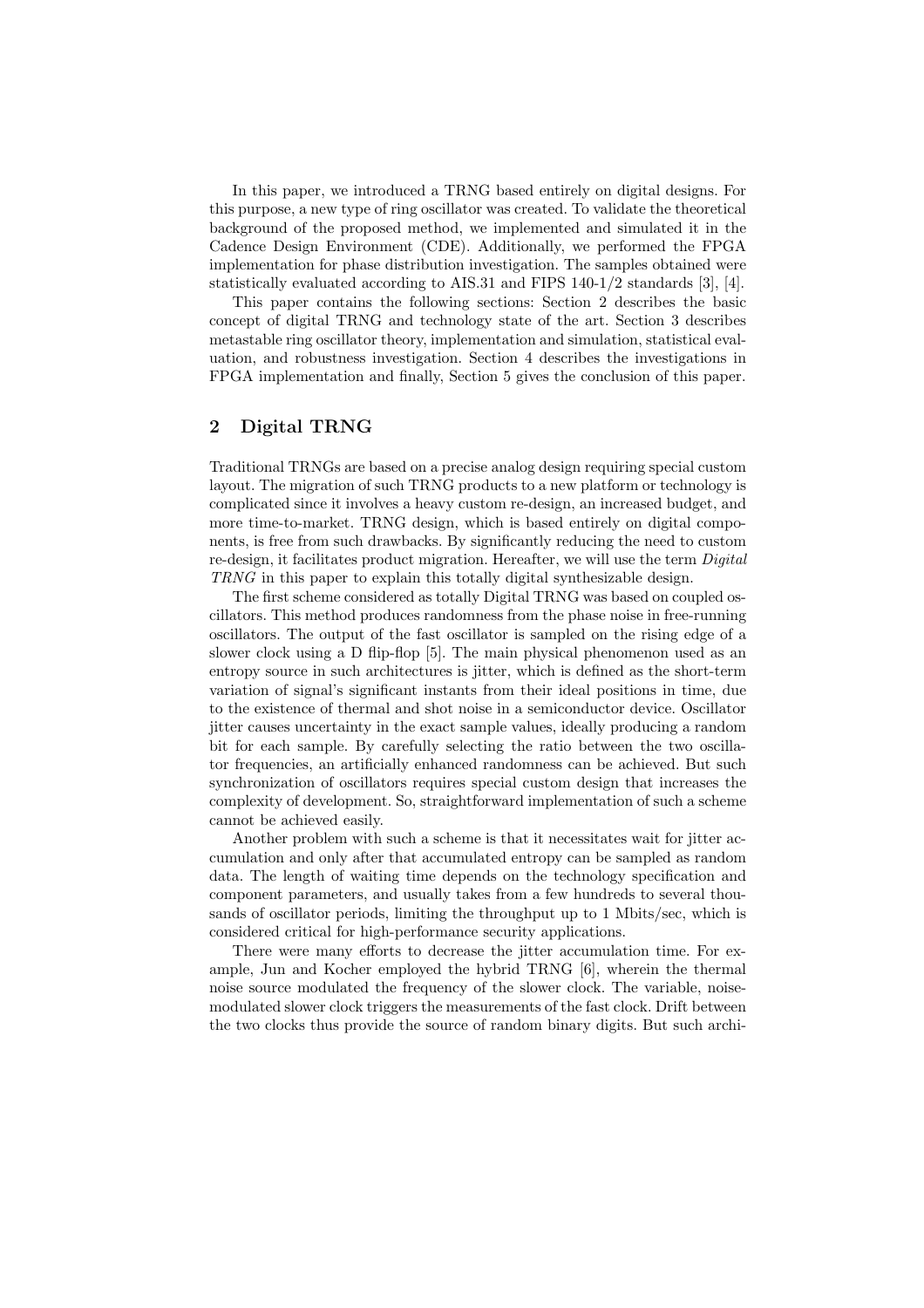tecture cannot be considered as purely digital because direct noise amplification circuit requires analog design. Another example of the mixed usage of digital and analog TRNGs is presented by Trichina, Bucci, Seta and Luzzi [7].

To overcome the de-synchronization of the sampling oscillator, another approach was used in [8], where Sunar, Martin and Stinson proposed to use a plurality of free running ring oscillators (RO), outputs of which are XORed. According to the authors, properly selected numbers of oscillators and their periods guarantee that the entire spectrum will be populated with transition zones. Also, sampling the waveform only in such zones would provide enough entropy. The area cost for this solution is huge. For example, in [9] even a minimal TRNG design based on 110 free running 3-cascades ring oscillators occupies 565 slices in Xilinx Virtex FPGA, what is more than the lightest known AES implementations [10]. Additionally, in [11] there were serious concerns about the unrealistic assumptions of the theoretical model used in [8] which raised questions about the practical implementation of such a Digital TRNG architecture. Bock, Bucci and Luzzi proposed a scheme where the oscillators are re-synchronized before each bit generation [12]. As a result, the periodical behavior typical for the oscillatorbased source is suppressed and each bit generation restarts from the same state as with a direct-amplification source. Fischer and Drutarovsky proposed to sample the jittered signal by several shifted in-time flip-flops, aiming to guarantee that at least one of them will correspond to the random jitter [13]. However, obtained throughput was low. For the implementation in Altera APEX EP20K200 FPGA with a 88.245 MHz internal clock, it generated only 69 kbps.

Another type of Digital TRNG exploits the metastability of RS latches and edge-triggered flip-flops (for example, see [14]). The output of such a flip-flop may become unpredictable if the input and clock signals are such that the setup and/or hold times are violated. For example, when the data input signal is forced to change at nearly the same time as the clock signal the output signal then stabilizes on a random, typically biased value after a random amount of time. The metastability of D-type flip-flops can be exploited together with the jitter of underlying ring oscillator signals by using D-type flip-flops for sampling the ring oscillator signals. In any case, naturally occurred metastability events are relatively rare and when they occur are sensitive to temperature and voltage changes [14]. So, TRNGs, which are based solely on naturally occurred metastability events are relatively slow and do not appear to be very reliable.

Tkacik proposed the use of two oscillators of different sizes that were clocking linear feedback shift register and cellular automata shift register [15]. The investigation of individual statistical characteristics of LFSR and CASR outputs showed the presence of some weakness. To improve the design their outputs were XORed. Such architecture includes a pseudo randomness properties and does not comply with the AIS.31 P2.d)(vii) requirements for getting desirable statistical raw data characteristics [1], [2]. A theoretical attack for this TRNG is described by Dichtl in [16].

Golić introduced Fibonacci and Galois ring oscillators, which are both defined as generalizations of a typical ring oscillators [17]. He claimed that the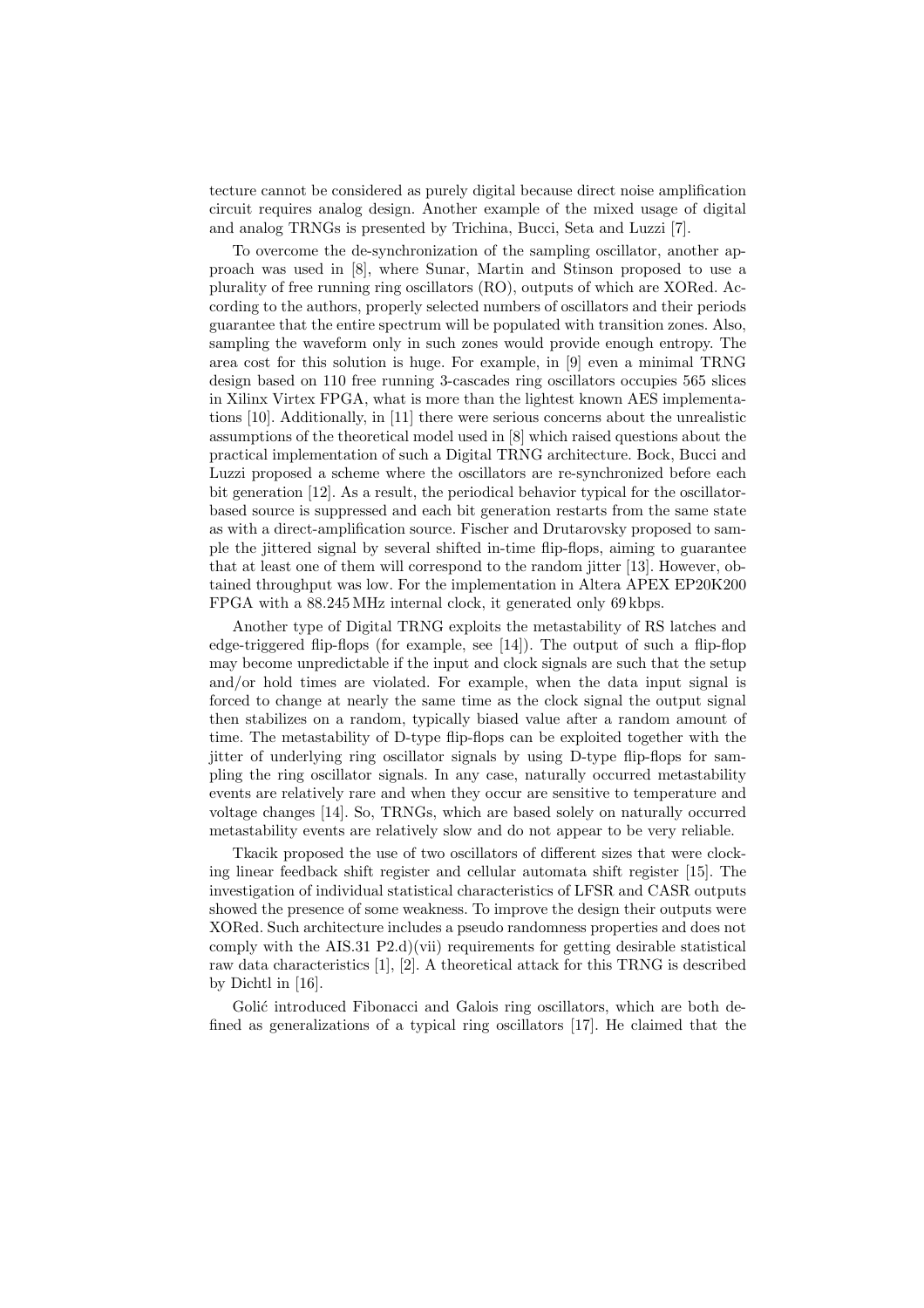high-speed output oscillating signal has both pseudo and true randomness properties. True randomness accumulates from unpredictable variations in the delay of internal logic gates that get propagated and enhanced through feedback, possibly in a chaotic manner, and also from internal metastability events. It is suggested that further randomness due to metastability may be induced within a sampling unit (e.g., a D-type flip-flop) as well as that the mutual coupling effect between the oscillating and sampling signals may be significantly reduced by the pseudo random noise-like form of the oscillating signal. Recently, the inherited pseudo randomness property of Fibonacci and Galois ring oscillators was fixed by using restarting mode, which makes the generator stateless and excludes pseudo randomness as described in [11].

In spite of the many proposals for hardware-based TRNGs, finding an efficient and robust method for high-speed generation of true random numbers that can be implemented by using only logic gates in digital semiconductor technology remains a challenge. The ideal method should be efficient in terms of gate count, achievable speed, and power consumption. Further in this paper, the authors propose an original method which can be used for Digital TRNG implementation.

## 3 Metastable Ring Oscillator

## 3.1 Metastability Employment

To increase the throughput of the Digital TRNG based on jitter phenomena in ring oscillators, the available solutions require either a custom layout design or huge area costs. In this paper, we suggest the use of another physical phenomenon as entropy source in oscillators – metastability.

It is known that for any digital component with threshold level near the metastable state, the circuit behavior becomes totally stochastic and depends on the characteristics of the circuit noise [18]. Thus, a metastable state is the perfect entropy source. But, due to the mismatch of transistors, temperature imbalance within a chip, ionizing radiation, or any other parasitic fluctuation of the output voltages, the probability that the physical flip-flop circuit will stay in the metastable region is very small [19]. Therefore, straightforward employment of metastability phenomena in flip-flop circuits is inefficient due to the rare occurrence of natural metastability event [14] .

Thus, it is required to build a circuit with the ability to be put into a metastable state. Our investigation in CMOS technology showed that such a circuit could be implemented on an inverter. In Fig.1, the generic scheme of metastability employment based on a CMOS inverter is shown. If the inverter is connected into the loop by a switch, the output voltage converges to metastability level and stays there as long as required (see Fig.1b))<sup>1</sup>. Due to inherited thermal noise, the output voltage stochastically fluctuates around the metastable level.

<sup>1</sup> This state is stable as long as input and output are connected, and becomes metastable when the control signal allows the oscillator to run.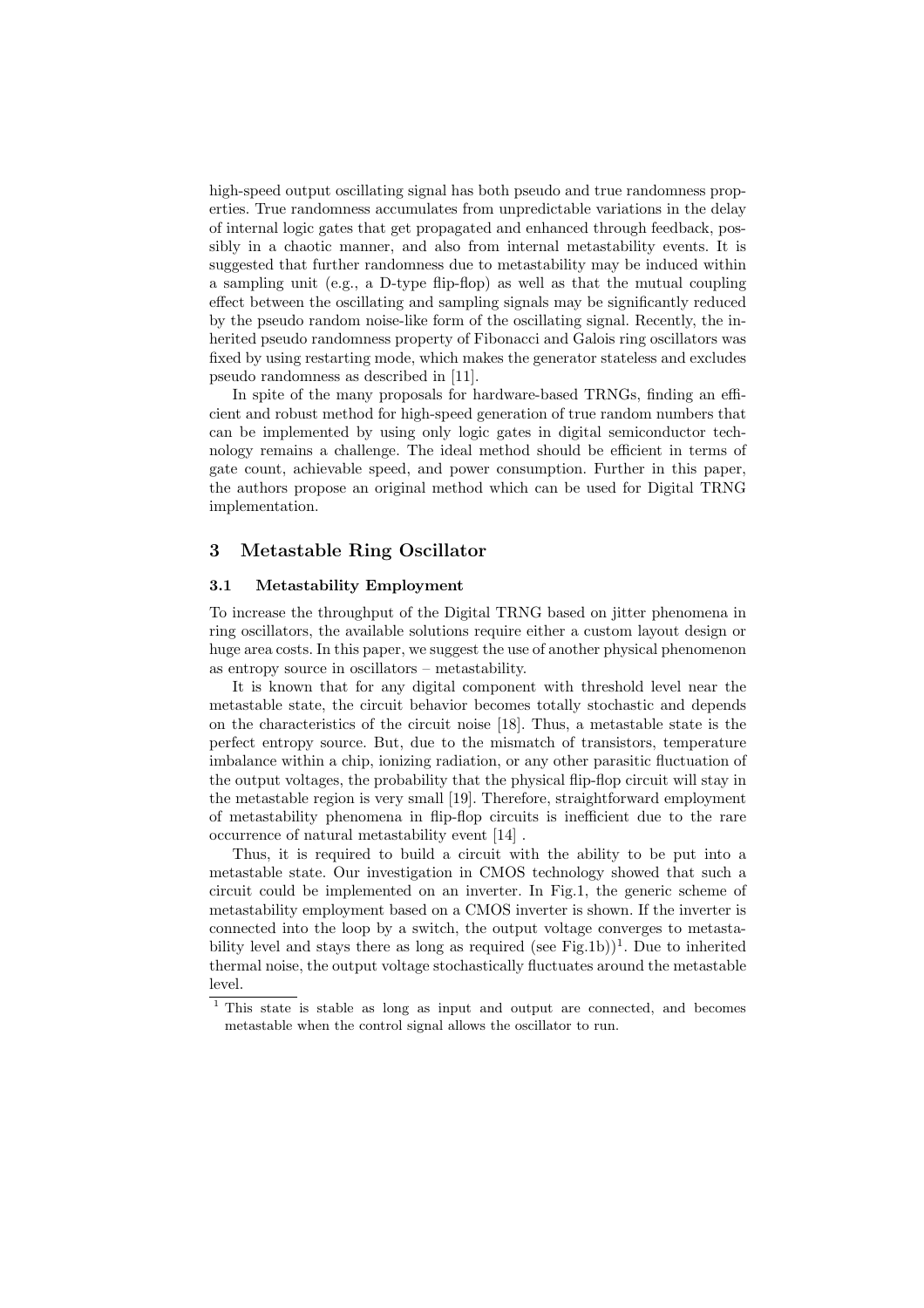

Fig. 1. Metastability employment scheme based on CMOS inverter a), and its convergence process b)

When a ring oscillator is composed of such schemes, after disconnecting the feedback loop, the initial state of the ring oscillator is completely defined by the entropy from stochastic fluctuations of each inverter (here we neglected the deterministic disturbances propagated through the power supply; such a special case was considered separately and showed that our design is robust for realistic  $\pm 10\%$  voltage variation). In Fig.2, the explanation of metastability employment in an inverter-based ring oscillator circuit is shown.



Fig. 2. Metastability employment in the inverter-based ring oscillator. Entropy exists at the beginning of the oscillation and transition periods, because initial voltage is defined by thermal noise. Because of low amplitude value and not stabilized period, the sampling is postponed until amplitude value is high enough and setup/hold time condition is satisfied. Usually it takes only few periods, so appeared latency is negligible comparatively to jitter accumulation process

1. *Initialization*. The initialization is done by putting the RO system into the metastable point (threshold voltage level). The momentary voltage value of the initial noise influences the RO system and causes the oscillations,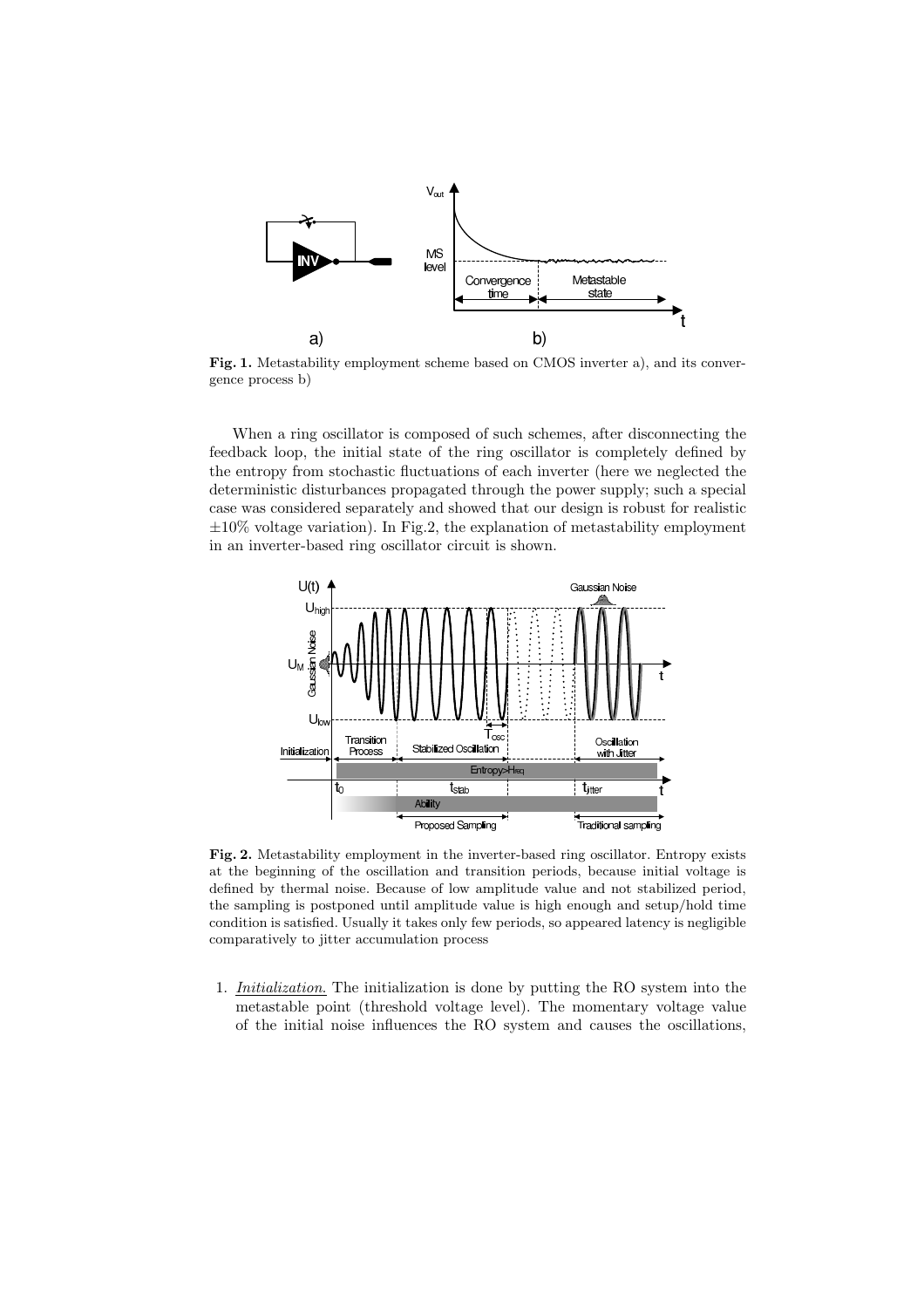which at the beginning are very low by amplitude (and can be recovered by following momentary voltage values with bigger amplitude). Thus, the initial voltage value of an RO system is defined by the noise and already inherits enough entropy.

- 2. Transition Process. This process is semi-deterministic (almost does not increase entropy). Deterministic part consists of amplifying the noise signal obtained at the initialization mode. But due to the continuous influence of noise, this deterministic signal can be recovered and the initial entropy level can even be increased. Sampling in this period is not applied because the signal voltage value could be significantly lower than required<sup>2</sup>.
- 3. Stabilized Oscillations. Full-range amplitude oscillations at stabilized periods allow for effective sampling, because of the inherited entropy from the initialization mode.

As can be seen from Fig.2, the main advantage of the proposed method is the significant decrease in the latency of TRNG due to earlier sampling times. Compare: with jitter accumulating it is required to wait a few hundreds/thousands of RO oscillation periods and for the method proposed in this paper it is enough to wait only few periods.

## 3.2 Generic Meta-RO Architecture

Based on the theoretical assumptions from the previous section, we propose an original architecture of a metastable ring oscillator (Meta-RO) as shown in the Fig.3. This architecture consists of:

- an odd plurality of inverters that can form either independent entropy source components while in metastable mode, or a traditional RO while in generation mode;
- a corresponding number of Switching Components (referred as MUXes) for re/dis-connecting inverters between two modes;
- a Control Clock Generator to control the random number generation process by switching between metastability (MS) and generation (Gener.) mode to guarantee the proper entropy collecting and entropy acquiring;
- a Sampling Component (referred as D flip-flop) for sampling the collected entropy from Meta-RO;
- a Delay Component to synchronize the sampling process with generating random data process by pre-defined delay.

The proposed method operates as follows (see Fig.3). First, the Control Clock Generator switches the system into MS mode by sending the corresponding signals to the Switching Components to disconnect each inverter from the others and connect it into a loop (this helps to apply the metastability point to the input of every inverter after a while). Since each inverter is disconnected from the other and the threshold point voltage is applied to its input, they form a set of independent noise sources.

<sup>&</sup>lt;sup>2</sup> The gain of inverters of the modern technology is big enough, so usually transition process is very short.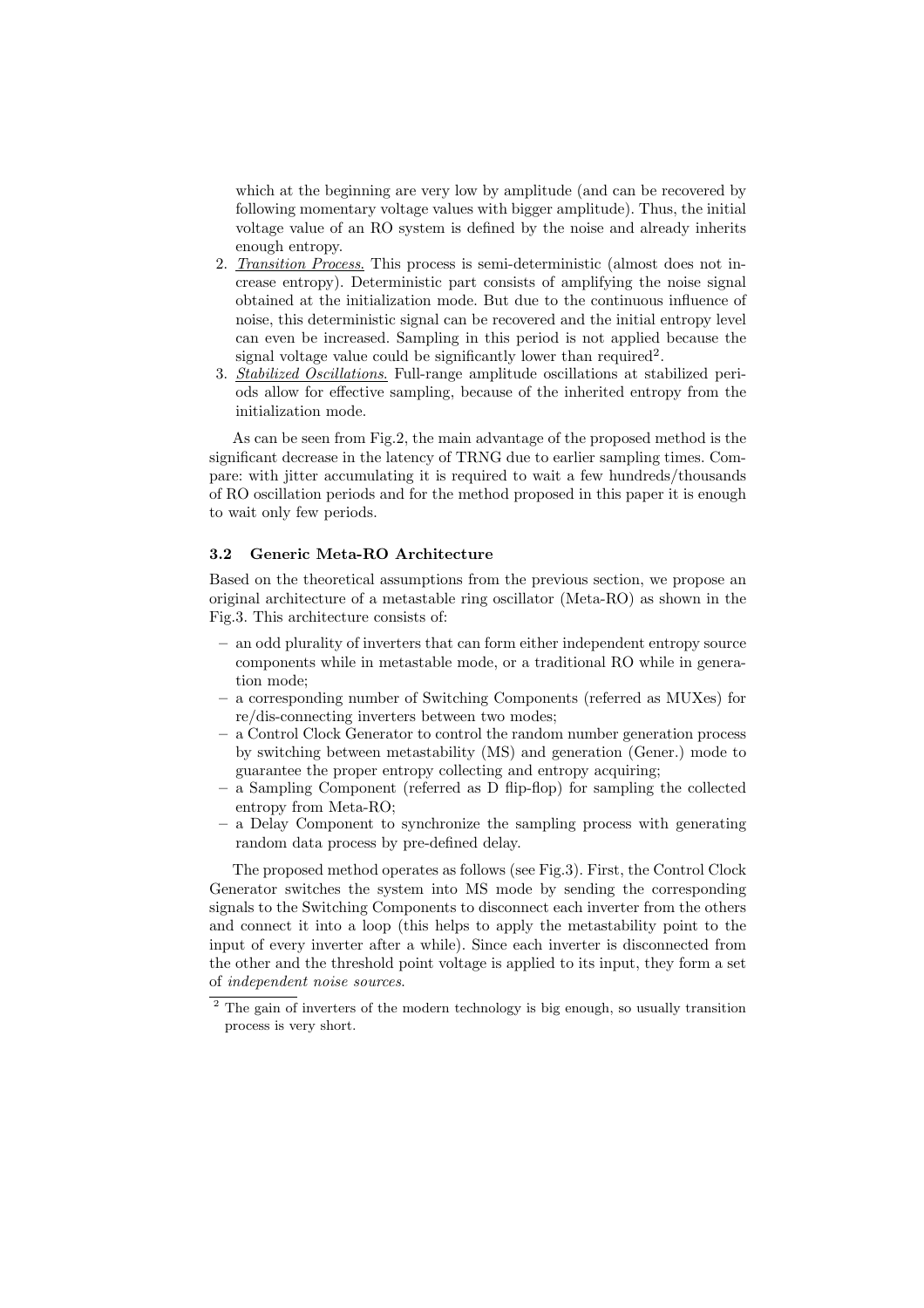

Fig. 3. Generic Meta-RO architecture a) and operational diagram b). The set of inverters could be used to form independent entropy sources (in metastable mode) or a regular ring oscillator to amplify and resolve the obtained random state

After a while, the system is switched into the Generation mode, where inverters are re-connected to each other to form a traditional RO. Since in the previous MS mode the value of each inverter output was defined by random noise, the momentary voltages inside the RO are also random, causing high entropy. After sampling a random bit, the TRNG system again is switched to MS mode to collect a new random value. Since for whole process it is required to wait just several periods of RO oscillation, the total TRNG throughput can be increased significantly compared to traditional jitter employment architectures.

### 3.3 Implementation in Cadence Design Environment

For appropriate and accurate investigation of the proposed architecture, Meta-RO5st (a 5-stage metastable ring oscillator) has been implemented in Cadence Virtuoso Environment version 5.10.41 within a 65nm technology process library.

The specifics of our investigation are such that even if we are investigating a Digital TRNG case to consistently prove the proposed Meta-RO architecture, we still have to provide analog simulation with transient analysis of random data generation. In this case, the realistic implementation of the proposed method into existent ASIC technology will verified<sup>3</sup>.

The whole design of the core of the Meta-RO5st architecture (FIFO, external control and interfaces not included) covered up to 70 transistors. Taking into

<sup>3</sup> The relevancy of the simulation to the real chip processes still is an open question. In this paper the authors could not solve it completely, but at least consider the technology process and temperature variations. Another advantage of the simulation consists in the absence of complex patterns in the power supply lines, which complicates the distinguishing between true and pseudo randomness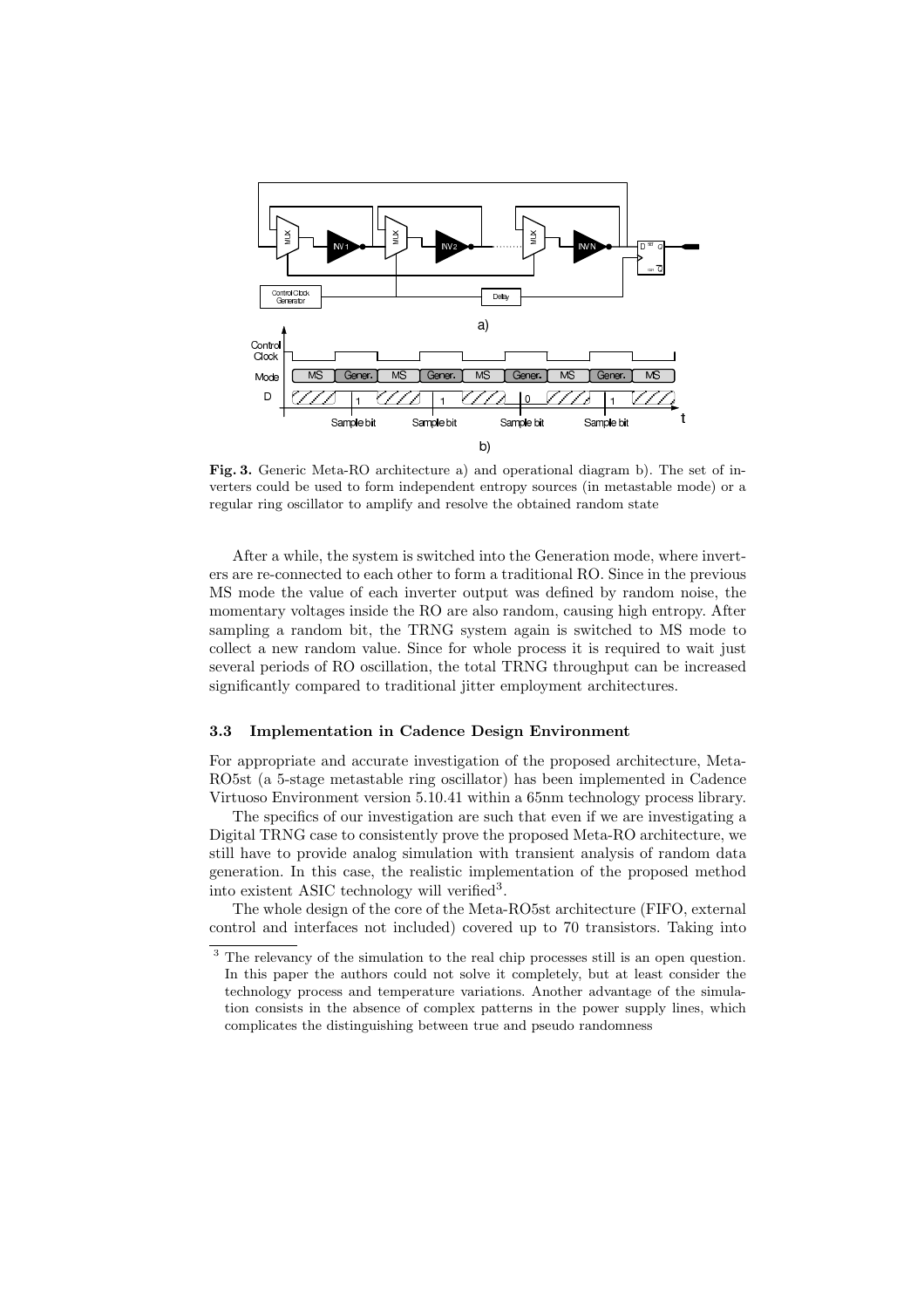account the nominal parameters of CMOS transistor in 65nm technology, the raw estimation for the covered area is about  $1\mu m^2$ , which is the smallest area estimation for the known Digital TRNGs.

Simulation was performed by Virtuoso Spectre Circuit Simulator. This simulator allows the use of an embedded transient noise feature during simulation which gives a realistic estimation for the internal noise value and behavior inside the device.

In Fig.4, an example of Meta-RO5st simulation is shown. The figure clearly shows that in MS mode the Meta-RO comes to the metastability point.



Fig. 4. Results of Meta-RO5st simulation. From the figure it is clear the difference between MS and Generation mode following the control clock signal

### 3.4 Statistical Evaluation

There are several standards and criteria for evaluating random number generators including PRNG and TRNG. FIPS 140-1/2 [3], [4] is one of the most accepted standard series. In FIPS 140-1, four statistical tests are presented for evaluating RNG used in crypto systems. Note that the statistical tests in FIPS 140-2 are almost the same as in FIPS 140-1, except for the thresholds and ranges of each test. (The statistical tests in FIPS 140-2 are stricter than those in FIPS 140-1.) However, in the later version of FIPS 140-2, the statistical requirements for the RNG are omitted as a result of amendment. AIS.31 [1] is a German standard for the necessary properties of secure TRNGs and their evaluations. This standard includes 9 statistical tests for the evaluation of random output from TRNG. Detailed description of the test and methodology on how to use it can be found in [1] and [2]. Note that statistical tests T0–T5 required a relatively strict statistical quality of the sample since they are applied to the output of a post-processing. Furthermore, T1–T4 are exactly the same as the statistical tests in FIPS 140-1. T6 is a uniform distribution test consisting of two sub-tests. T7 is a comparative test for multinomial distributions that consists of two sub-tests. Finally T8 is an entropy test that corresponds to Coron's entropy estimation. Note that the last 3 statistical tests  $T6-T8$  required relatively loose conditions since these tests are applied for the direct output of TRNG.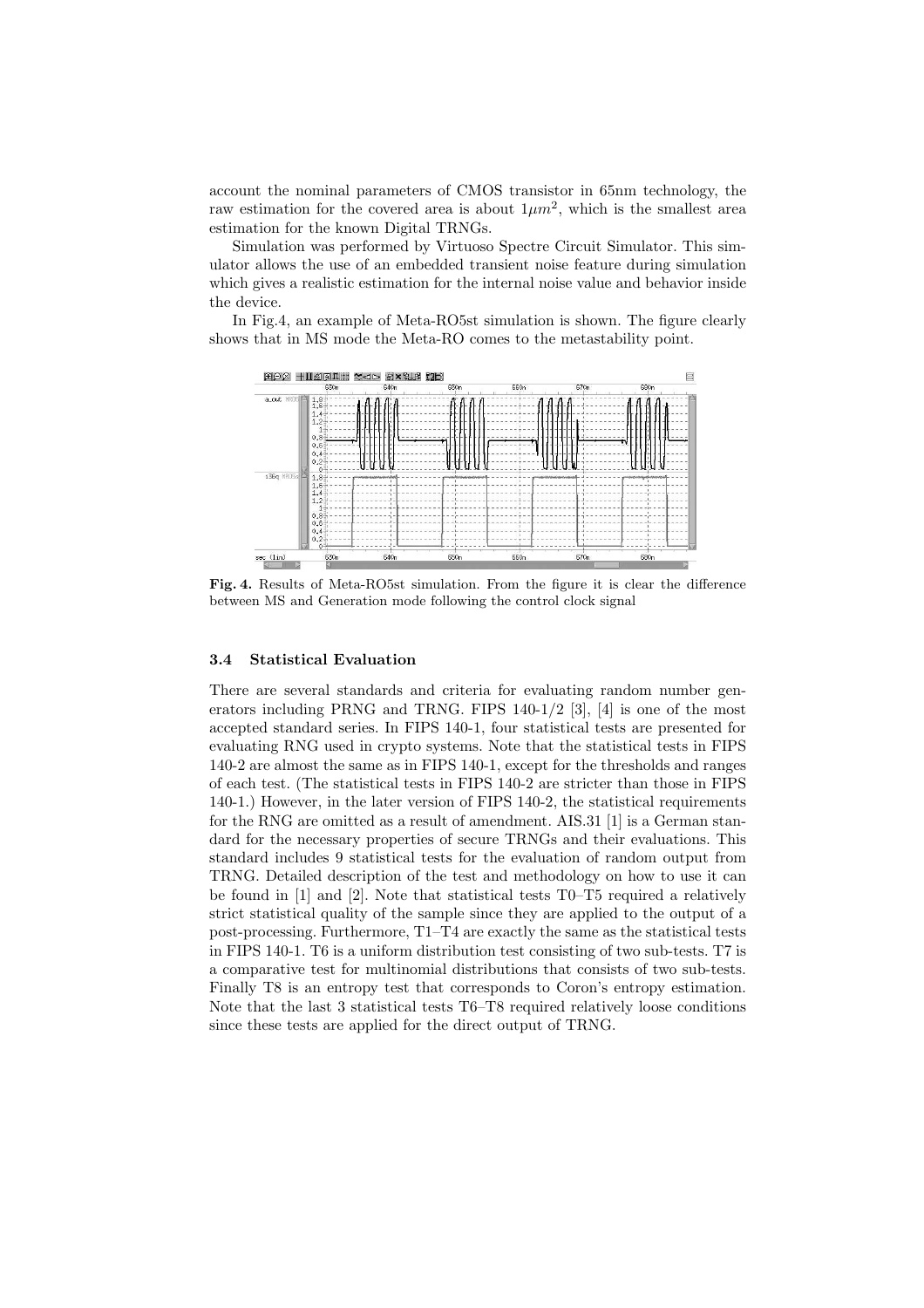In this evaluation, we performed statistical tests for the random samples from Spectre simulation. Because of the complexity of analog simulation (large number of parameters, high precision, large number of simulated and stored points, etc.) the obtaining of a big sample was limited. To perform appropriate simulation instead of one long simulation 20 experiments (every for 7  $\mu$ s) with different noise seed have been run. Sampling period equals 7ns, giving throughput above 140 Mbits/sec. In total a sample of 20,000 bits was obtained. Raw sample inherits Bias  $= 0.484075796$  and Shannon Entropy  $= 0.999268198$ . The size of this random sample was too short to apply the original AIS.31 statistical tests. Instead, we used the modified version of AIS.31 with re-estimated boundaries for every test. In Table 1 a summary on the results of the AIS.31 test is shown. Tests T0, T6-2, T7-1, T7-2, and T8 are not available because of the sample size. As it is shown in the table, the generated sample passed the tests, except T1 for FIPS 140-2. Detailed investigation showed that reason of fail was the stronger boundaries for the bias in the FIPS 140-2 test<sup>4</sup>.

Table 1. Statistical test on Meta-RO5st (20 kbits simulated by Spectre CDE)

| <b>Test</b>                    | AIS.31 FIPS 140-1 FIPS 140-2 |     |
|--------------------------------|------------------------------|-----|
| T1: Monobit Test               |                              | н,  |
| T2: Poker Test                 |                              |     |
| T3: Run Test                   |                              |     |
| T <sub>4</sub> : Long Run Test | Р                            |     |
| T5: Autocorrelation Test       | ΝA                           | N A |
| T6-1: Uniform Test Results P   | NА                           | ΝA  |
|                                |                              |     |

#### 3.5 Corners Analysis

One of the major challenges facing semiconductor companies today is how to increase yield. The ability to predict and improve yield becomes even more vital as processes move to geometries under 100 nm. To account for process variations, an IC designer not only has to design for good electrical performance, but also for high manufacturing yield. There are many factors that effect yield. Manufacturing issues such as defect density on the silicon, maturity of the process, and effectiveness of design rules all affect yield. Another factor is how the design reacts to technological process variation and environment conditions (for example, high/low temperatures and voltage fluctuations) simultaneously. So, to be convinced of the robustness of our design to technological process and environment variations, special investigation must be performed.

Corners simulation is perhaps the most widely used method to test for process, temperature, and voltage variations. With this method, a designer determines the worst case corners, or conditions, under which the design will be expected to function. The process variations mean the variation on used pmos and nmos transistors. They can be "slow" or "fast", so there are possible 4 corners

<sup>4</sup> The obtained value equaled 9681, while acceptance boundaries were [9725, 10275].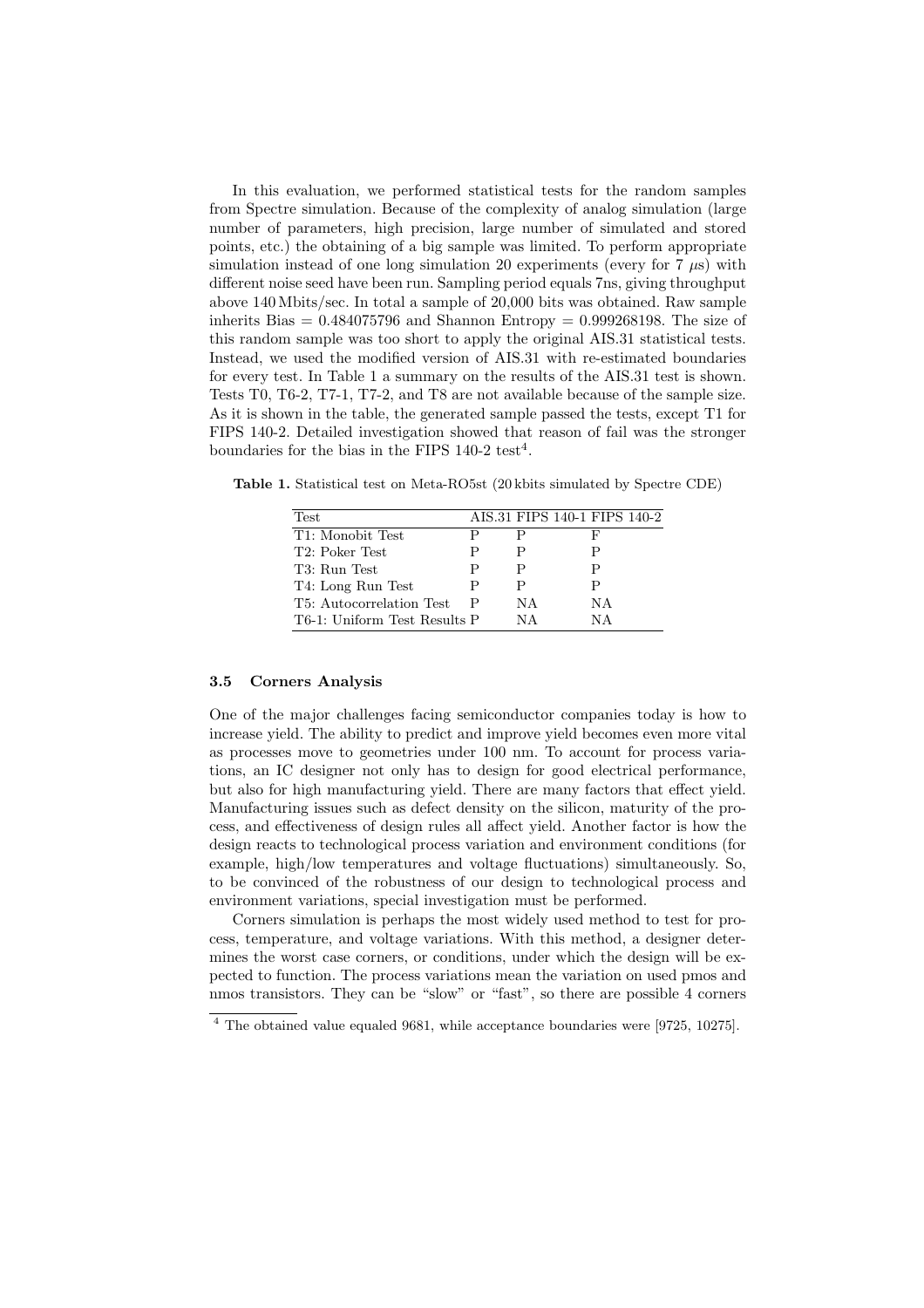(SS, SF, FS and FF). This kind of simulation is very important because parameters of used transistors in real scheme can be very different, causing design malfunctioning.

To estimate the robustness of the proposed design to process and temperature variations (PTVA), the Corners analysis for 65 nm technology library was run in CDE. Process variations ran all 4 possible technology variation sets (FF, SS, FS, and SF) while temperature changed from  $-25$  to 100 with step = 25 degrees of Celsius. Similar to the nominal case, the sampling period equaled 7 ns, giving throughput above 140 Mbits/sec. For every specific PTVA point a 2,600 bits sample was generated. For every PVTA point the bias was estimated, the data is collected in Table 2.

|            |        | Temperature |        |        |        |        |  |
|------------|--------|-------------|--------|--------|--------|--------|--|
| <b>PVA</b> | $-25$  |             | 25     | 50     | 75     | 100    |  |
| FF         | 0.4665 | 0.4896      | 0.5135 | 0.5281 | 0.5442 | 0.5565 |  |
| SS         | 0.3892 | 0.3689      | 0.3792 | 0.4073 | 0.4323 | 0.4515 |  |
| FS         | 0.4119 | 0.4258      | 0.4377 | 0.4496 | 0.4558 | 0.4577 |  |
| SF         | 0.4808 | 0.5039      | 0.5046 | 0.4865 | 0.4711 | 0.4554 |  |

Table 2. Bias estimation for Corners analysis on Meta-RO5st

The analysis of Table 2 showed that the technology process and temperature variation significantly influenced the quality of the generated data. We can propose three approaches to solve this problem.

The *most common method* consists of decreasing the operation rate. In this case, the period of the metastability mode is proportionally increasing, causing longer time for convergence and assuring a metastable state is reached (see Fig. 1b)).

The second most common approach consists of applying a post-processing to the raw data to increase the original entropy. There are many post-processing schemes: XOR, von Neumann, resilient, etc [1], [2], [8], [17], [21]–[23]. Von Neumann corrector stands as the most powerful method of significantly reducing the existing bias (in spite of degradation in performance by factor 4 in average). The general method is described in [21], and modern advanced methods are represented in [22] and [23]. Fig. 5 is the result of statistical evaluation of previously generated samples (Meta-RO5st Corners analysis) after post-processing by von Neumann corrector. Since the sample size was too short, only an online test could be applied [1]. This test is intended to detect some kinds of statistical defects from the sampled random sequences. As can be seen in the figure, the post-processed data passed the online test for every PTVA point. The potential throughput was decreased approximately 4 times and was estimated as 35 Mbits/sec.

The *third approach* consists of balancing the design. The parasitic RC characteristic of a digitizer circuit influences the loads of the last inverter in Meta-RO, causing change of the output voltage value from the original metastable level. Therefore the metastable levels between the last and other inverters in RO are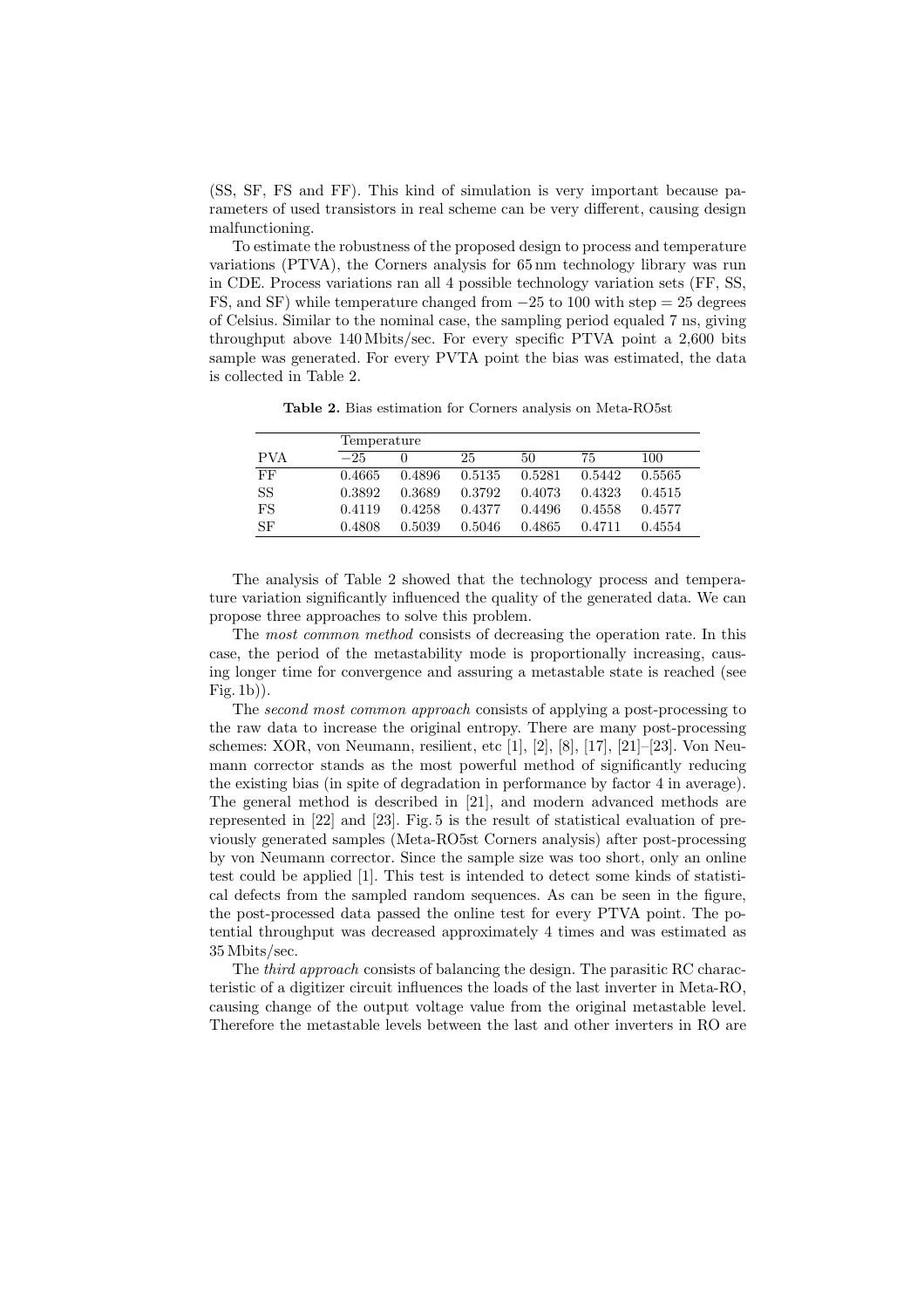

Fig. 5. Online test values via temperature for different process variations after postprocessing by von Neumann

mismatched, causing some bias to the generated data. If the output of every inverter is similarly loaded, then the difference in the metastability level between inverters will be minimized, reducing the bias. So, another approach consists of balancing the digitizer circuits.

Table 3 shows the bias estimation for data generated by a simulation of balanced Meta-RO5st design with decreased operation rate period (T= 20ns allows to get throughput of 50 Mbits/sec). Again, for every specific PTVA point 2,600 bits sample was generated. The analysis showed that only 2 PVTA points (marked as \* in the table) are slightly out of the AIS.31 acceptable boundaries [0.475, 0.525]. First, it must be noted that boundaries [0.475, 0.525] were defined for a 20 kbits sample, and for a 2,600 bits sample they could be wider. Also, we believe that further decreasing of the operation rate will refine the bias in those points as well.

|                          | Temperature |           |        |        |        |        |
|--------------------------|-------------|-----------|--------|--------|--------|--------|
| <b>PVA</b>               | $-25$       |           | 25     | 50     | 75     | 100    |
| $\overline{\mathrm{FF}}$ | 0.5169      | 0.4940    | 0.4967 | 0.4785 | 0.4924 | 0.5006 |
| <b>SS</b>                | 0.5111      | 0.5075    | 0.5120 | 0.5117 | 0.5111 | 0.5155 |
| <b>FS</b>                | $0.4618*$   | $0.4672*$ | 0.4880 | 0.5016 | 0.5170 | 0.5100 |
| <b>SF</b>                | 0.4757      | 0.5137    | 0.5019 | 0.5110 | 0.5100 | 0.5019 |

Table 3. Bias estimation for Corner analysis on Meta-RO5st (balanced design)

Also, similar stable results (with usage of balanced Meta-RO5st design) were obtained for 150 nm semiconductor technology. The properties of Digital TRNG for the following variations were investigated: PVA (FF, FS, SF and SS), temperature  $(-40, -25, 25, 25, 125)$  and 125 of Celsius) and supply voltage variation  $(1.45 \text{ V})$ and 1.9 V with 50 mv noise harmonic at 20 MHz and 100 kHz).

Thus, any of the methods listed above (as well a combination) could be used for building a Meta-RO–based TRNG robust to process and environment variations.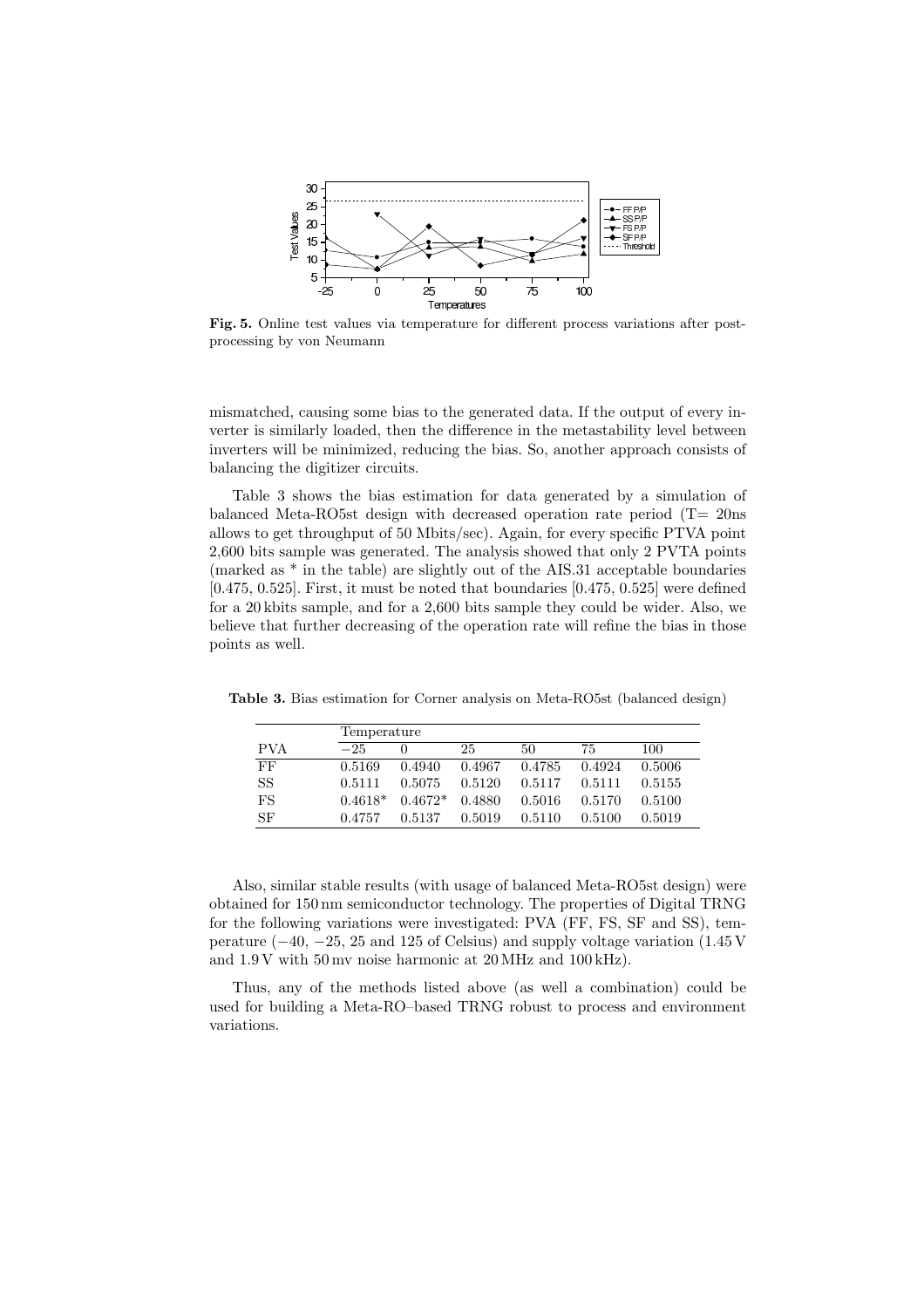## 4 Investigation in FPGA Technology

In order to provide a proof of the proposed Meta-RO concept we conducted the experiments in FPGA technology (Xilinx XC2V3000–5). We noted that straightforward implementation of the Verilog code of Meta-RO5st design is not possible, because the logic synthesizer performs unnecessary design optimization, causing malfunctioning of Meta-RO. To avoid this, special constraints had to be used. Additionally, every logic function in FPGA is implemented by a look-up table, the dynamic properties of which are different from the properties of inverters or other gates. That is why the designer has to be very careful while implementing a Meta-RO in FPGA.

Direct measurement of the Meta-RO5st analog signal by oscilloscope (see Fig. 6) confirms that Meta-RO5st digital TRNG functioned properly and followed the theoretical assumption discussed above. We can see during metastability mode how the voltage is converged, arriving at metastable level. When the control signal takes a high value, the generation mode is started.



Fig. 6. Random number generation process in FPGA technology. Digital TRNG output is switched between metastable and generation state following the control signal

To check pseudo randomness properties we used the Dichtl and Golić idea [11] for measuring the data from the same initial conditions. In Fig. 7 the results of the measurement of several consequent D-TRNG runs are shown. In the figure, the horizontal axis is the time, the period of time shown for each run is  $100 \mu s$ . The vertical axis is the output voltage of the sampled signal. To guarantee the same initial conditions we must wait a few minutes between consequent runs, powering off the FPGA board. Every run in the figure corresponds to a different sample, i.e., the output of D-TRNG is not defined by a deterministic source.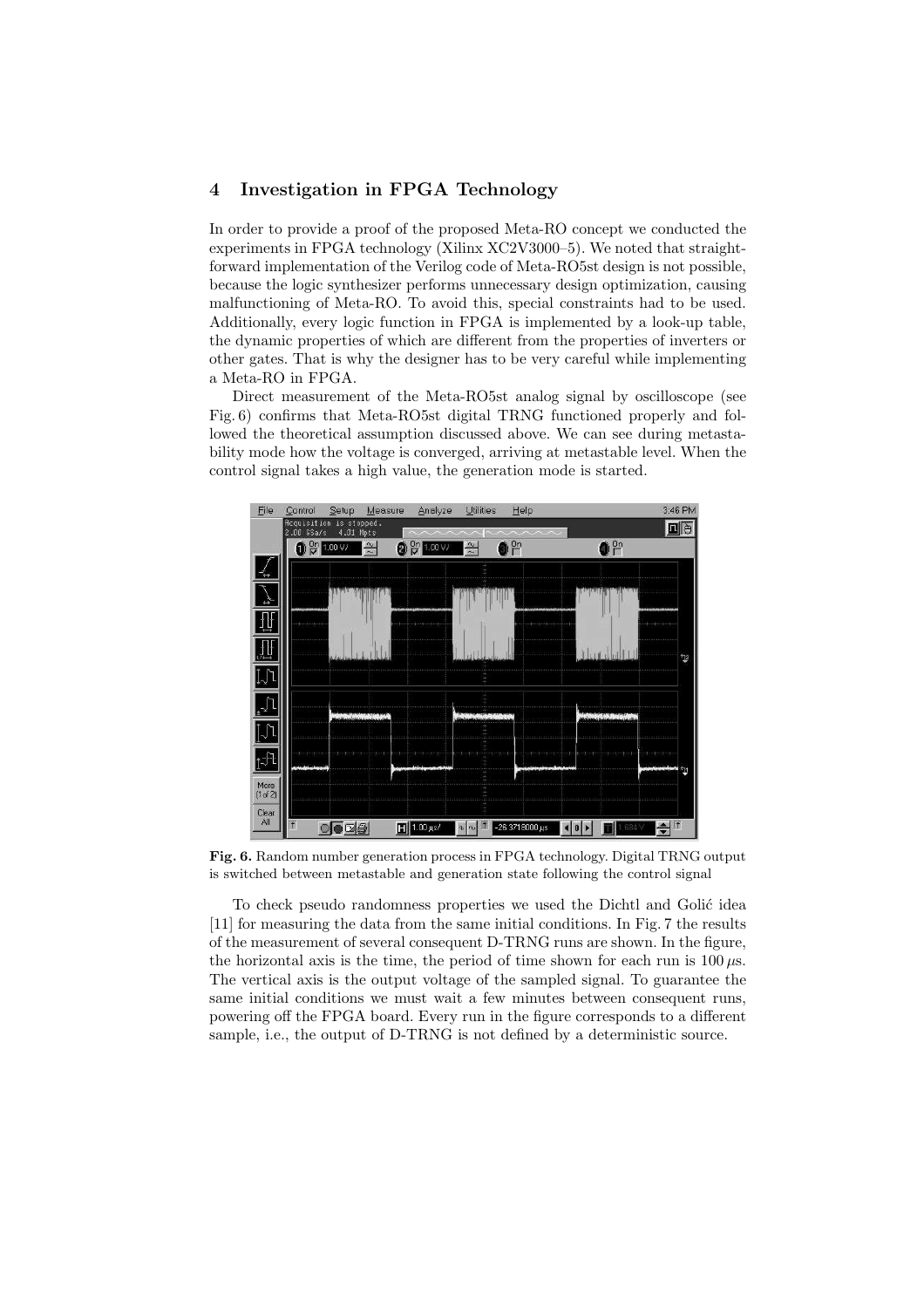

Fig. 7. Consequent runs of Meta-RO5st after restarting. Since after restarting, every generated sample is different, this is evidence that output of the proposed D-TRNG is not defined by a deterministic source

To confirm the advantages of the proposed method, it is necessary to compare the phase distribution characteristics of Meta-RO and traditional ring oscillator. In [20], Bucci and Luzzi introduced the concept of stateless generator. The stateless hypothesis can be fulfilled by resetting TRNG to a constant value for every state variable in both the entropy source and the post-processor, before the generation of a new bit. For a random number generator built on a traditional RO, this means resetting the RO to some constant value before generating every new bit. Thus, in the following experiments we examined the phase distribution for traditional RO with Reset and Meta-RO5st (unbalanced).

In Fig. 8 the measurement of Meta-RO5st is shown<sup>5</sup>. We measured the time of the first transition of the signal starting from 30 ns to 40 ns after switching to generation mode. Since the period of Meta-RO5st oscillation is about 10 ns, we can interpret this measurement as a phase distribution in generation mode. Compared to the phase distribution of a traditional 5-stage ring oscillator (see Fig. 9), we noted that the phase distribution of Meta-RO5st was spread over the complete period of oscillation. This effect allows faster entropy accumulation for random number generation compared to traditional jitter-based TRNG. Thus, digital TRNG based on Meta-RO provides higher entropy for significantly increased throughput. Additionally, period-wide phase distribution of Meta-RO guarantees some minimal entropy accumulating (far different from zero) in any instance of time during sampling, significantly decreasing the risk of random number quality degradation due to parasitic synchronization of Meta-RO with other processes in the system.

For FIPS 140-1/2 and AIS.31 tests, evaluation was made completely over 1 Gbits of data samples. The preliminary investigation showed that the statistical properties of the samples vary during the generation. The reason for such

<sup>5</sup> Agilent oscilloscope "Measuring Jitter Using Histogram" feature and methodology has been used for this experiment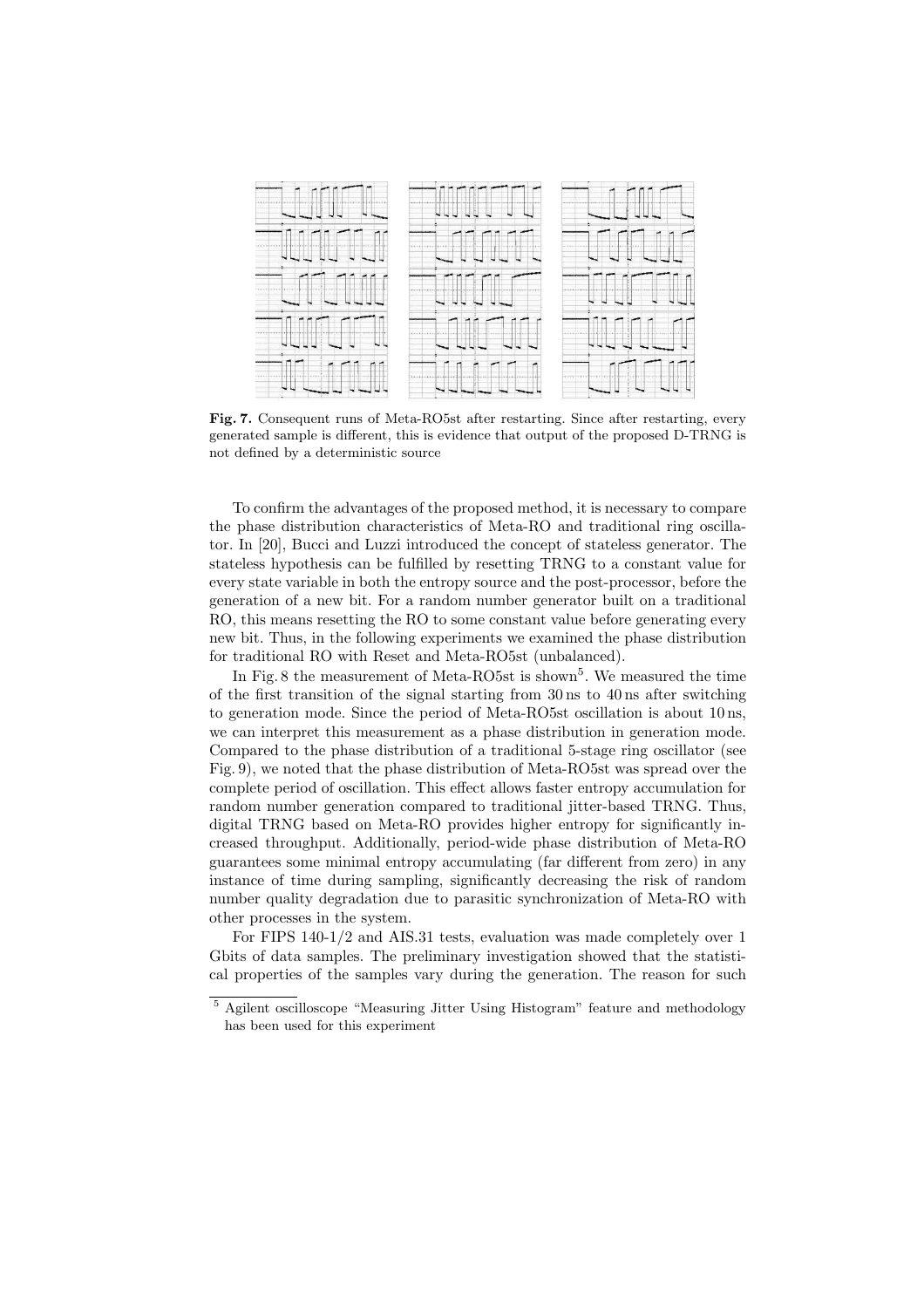

Fig. 8. Histogram of phase distribution in Meta-RO5st digital TRNG. The phase distribution occupies the whole period of the Meta-RO oscillations, significantly increasing the entropy



Fig. 9. Histogram of phase distribution in traditional 5-stage RO with reset (measured for rise transition from 30 ns after restart)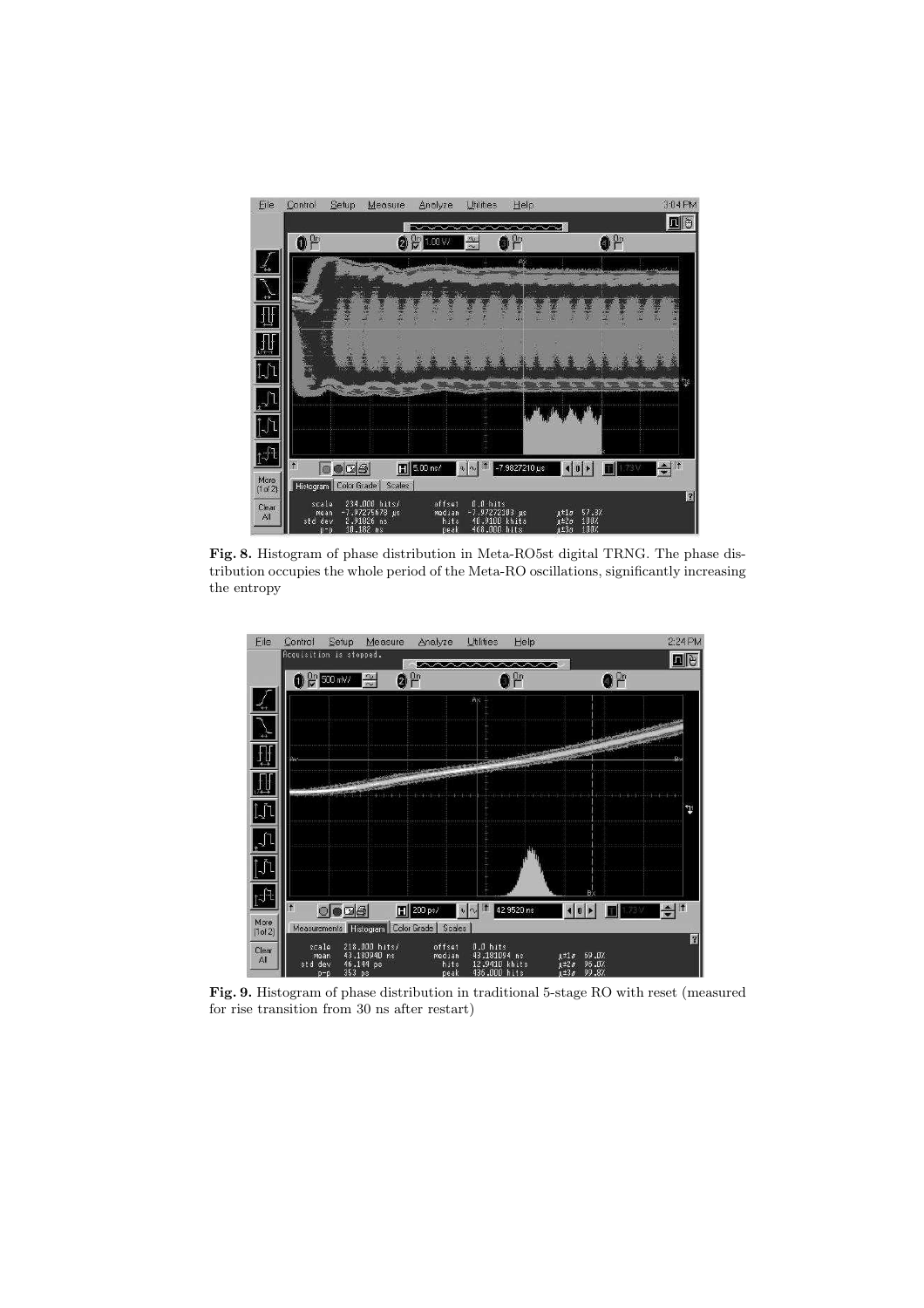instability can be explained by the fact that the FPGA design is sensitive to temperature fluctuations and voltage supply noise. Improving FPGA operation and environment conditions (using a stable power supply source and installing a cooler over the FPGA) allowed us to obtain more satisfactory results, summarized in Table 4.

| Test Suite      | <b>Tests</b>                   | Without | post-With                         | post- |
|-----------------|--------------------------------|---------|-----------------------------------|-------|
|                 |                                |         | processing, $\%$ processing, $\%$ |       |
| FIPS 140-1/2    | $T1-T4$                        | 68      | 100                               |       |
| AIS.31 Class P1 | $T0-T4$                        | 68      | 100                               |       |
|                 | T5 (Autocorrelation) 100       |         | Not needed                        |       |
| AIS.31 Class P2 | T <sub>0</sub> -T <sub>4</sub> | 68      | 100                               |       |
|                 | T5 (Autocorrelation) 100       |         | Not needed                        |       |
|                 | T6-T8                          | 88      | Not allowed                       |       |
| NIST STS        | Spectrum test                  | 100     | Not needed                        |       |

Table 4. Summary of the statistical tests on Meta-RO5st (FPGA implementation)

As it can be seen from the table, our FPGA design has no correlation problem, i.e., in 1 Gbit of total data there was no single failure in either the AIS.31 T5 Autocorrelation test or the NIST STS Spectrum test<sup>6</sup>. There are still some bias weaknesses, however, which could be fixed by post-processing (where applicable). Thus, our FPGA design successfully passes FIPS 140-1/2 and AIS.31 Class P1, but problems may arise with AIS.31 Class 2. Taking into account the fact that FPGA implementation is not very stable compared to ASIC, we can expect that real ASIC implementation will have no such weaknesses.

## 5 Conclusion

In this paper, a method for true random number generation was proposed. The highlight of this method lies in the usage of metastability phenomena in the ring oscillator for entropy accumulating, compared to traditional methods based on jitter. For practical realization of this method, a special ring oscillator architecture with the ability to be set in metastable mode was discovered. This ring oscillator is based on digital components only and does not require special custom design.

For validation of the proposed method, a Meta-RO5st (5-stage metastable ring oscillator) component was implemented and simulated in Cadence. Collected samples were tested according to AIS.31 and FIPS 140-1/2 standard requirements and inherit Bias  $= 0.48407$  and Shannon Entropy  $= 0.99926$  for raw

<sup>6</sup> National Institute of Standards and Technology. A Statistical Test Suite for the Validation of Random Number Generators and Pseudo Random Number Generators for Cryptographic Applications. http://csrc.nist.gov/groups/ST/toolkit/rng/ documents/SP800-22b.pdf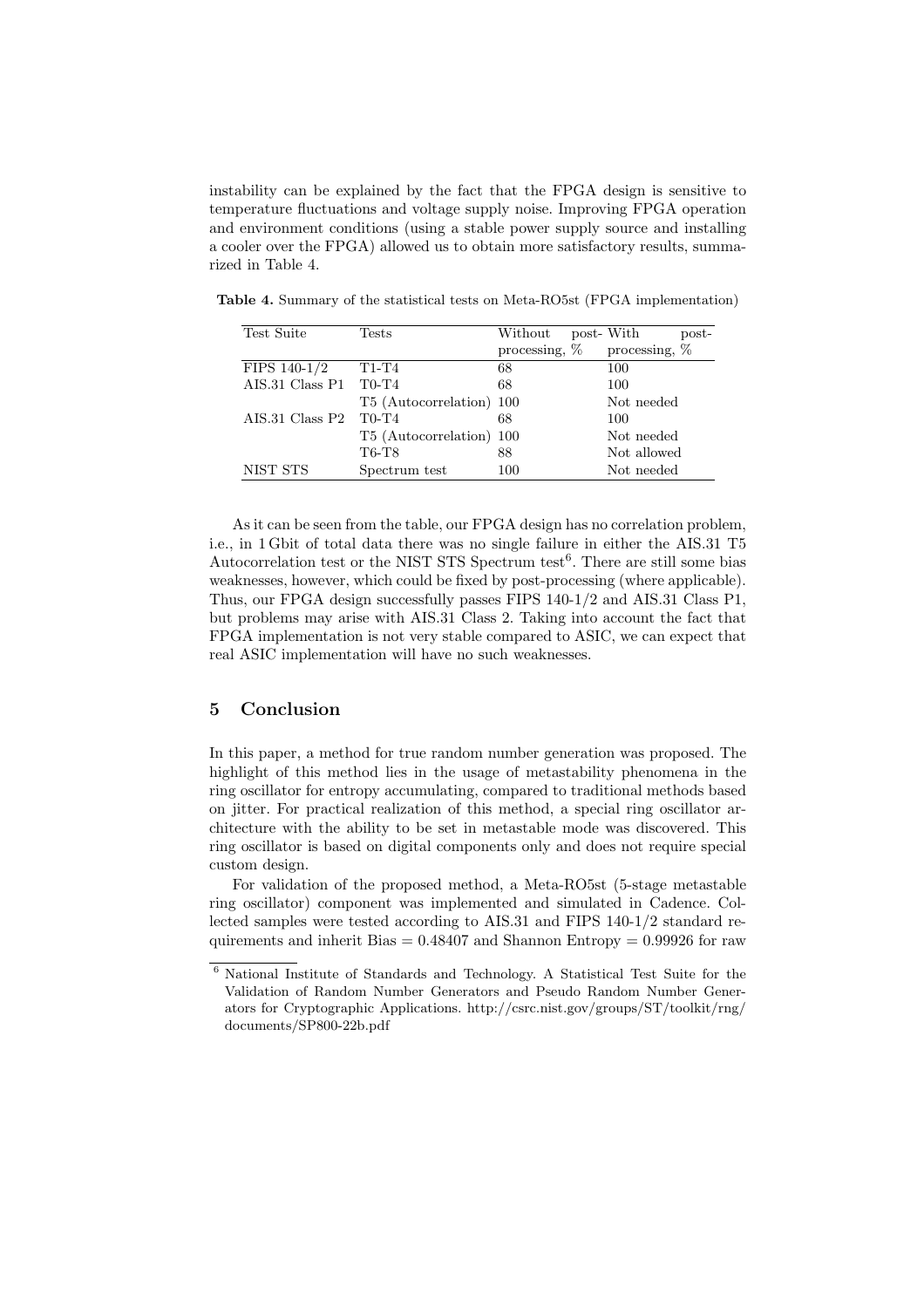samples. The throughput reached 140 Mbits/sec in nominal conditions. To compensate for process and temperature variations, the sampling rate was decreased, and as a result the throughput reached 35–50 Mbits/sec. The estimated area for 65 nm semiconductor technology is approximately  $1 \mu m^2$  (for Digital TRNG core only).

Physical experiments in FPGA technology showed that phase distribution of the proposed metastable RO occupies the complete oscillating period with stronger entropy value, allowing faster entropy accumulating for random number generation. Thus, Digital TRNG based on Meta-RO provides high entropy for significantly increased throughput. Statistical evaluation showed that our FPGA design could successfully pass FIPS 140-1/2 and AIS.31 Class P1. Further improvements in FPGA operation environment conditions could increase the quality of the proposed TRNG to pass AIS.31 Class P2.

The patent for this method of true random number generation and Meta-RO architecture is pending.

## 6 Acknowledgement

We deeply appreciate the support of Markus Dichtl, whose useful comments and notes significantly increase the quality and value of the paper.

## References

- 1. Killmann, W., Schindler, W.: AIS 31: Functionality Classes and Evaluation Methodology for True (Physical) Random Number Generators, version 3.1, Bundesamt fur Sicherheit in der Informationstechnik (BSI), Bonn (2001)
- 2. Schindler, W., Killmann, W.: Evaluation Criteria for True (Physical) Random Number Generators Used in Cryptographic Applications. In: Burton, S., Kaliski Jr., Koç, Ç., Paar, C. (eds.) CHES 2002. LNCS, vol. 2523, pp. 431-449. Springer, Heidelberg (2002)
- 3. FIPS PUB 140-1: Security requirements for cryptographic modules (1994)
- 4. FIPS PUB 140-2: Security requirements for cryptographic modules (2001)
- 5. Fairfield, R., Mortenson, R., Coulthart, K.: An LSI random number generator (RNG). In: Blakely, G., Chaum, D. (eds.) CRYPTO 1984. LNCS, vol. 196, pp. 203–230. Springer, Heidelberg (1985)
- 6. Jun, B., Kocher, P.: The Intel random number generator, White paper for Intel Corporation, Cryptography Research Inc. (April 1999) available at http://www.cryptography.com/resources/whitepapers/IntelRNG.pdf
- 7. Trichina, E., Bucci, M., De Seta, D., Luzzi, R.: Supplemental Cryptographic Hardware for Smart Cards, In: IEEE Micro, 21(6), 26–35 (2001)
- 8. Sunar, B., Martin, W., Stinson, D.: A provably secure true random number generator with built-in tolerance to active attacks. In: IEEE Trans. Computers, 56(1), 109–119 (2007)
- 9. Schellekens, D., Preneel, B., Verbauwhede, I.: FPGA vendor agnostic true random number generator. In: 16th Int. Conf. Field Programmable Logic and Applications - FPL 2006, pp. 1–6 (2006)